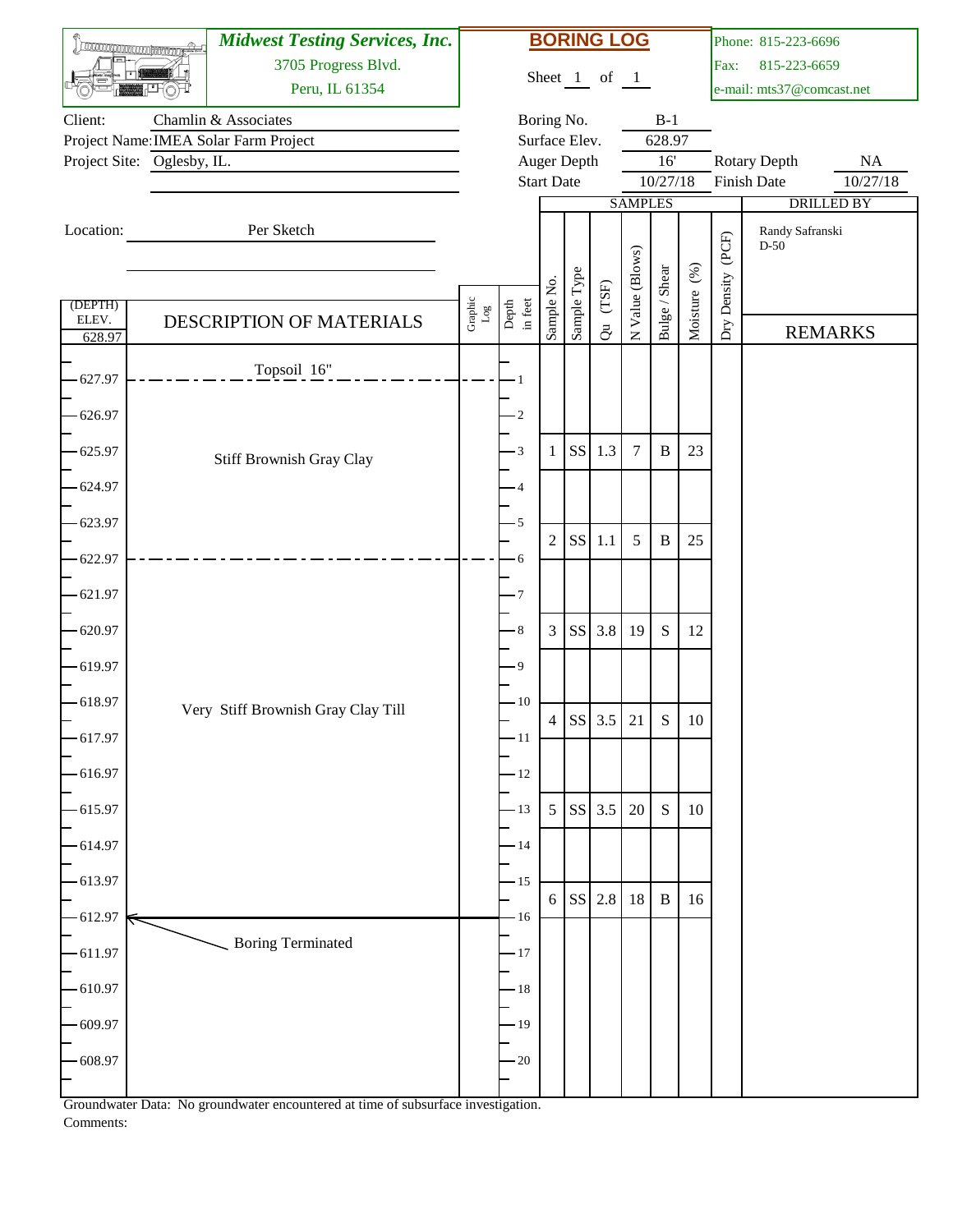|                  | <b>TROCONOMICO COMPANYIONE</b> | <b>Midwest Testing Services, Inc.</b> |                           |                  |                   |                              | <b>BORING LOG</b> |                 |               |              |             | Phone: 815-223-6696       |                   |
|------------------|--------------------------------|---------------------------------------|---------------------------|------------------|-------------------|------------------------------|-------------------|-----------------|---------------|--------------|-------------|---------------------------|-------------------|
|                  |                                | 3705 Progress Blvd.                   |                           |                  |                   |                              | Sheet 1 of 1      |                 |               |              | Fax:        | 815-223-6659              |                   |
|                  |                                | Peru, IL 61354                        |                           |                  |                   |                              |                   |                 |               |              |             | e-mail: mts37@comcast.net |                   |
| Client:          |                                | Chamlin & Associates                  |                           |                  |                   | Boring No.                   |                   |                 | $B-2$         |              |             |                           |                   |
|                  | Project Site: Oglesby, IL.     | Project Name: IMEA Solar Farm Project |                           |                  |                   | Surface Elev.<br>Auger Depth |                   |                 | 628.79<br>16' |              |             | Rotary Depth              | $\rm NA$          |
|                  |                                |                                       |                           |                  | <b>Start Date</b> |                              |                   |                 | 10/27/18      |              |             | Finish Date               | 10/27/18          |
|                  |                                |                                       |                           |                  |                   |                              |                   | <b>SAMPLES</b>  |               |              |             |                           | <b>DRILLED BY</b> |
| Location:        |                                | Per Sketch                            |                           |                  |                   |                              |                   |                 |               |              |             | Randy Safranski           |                   |
|                  |                                |                                       |                           |                  |                   |                              |                   |                 |               |              | (PCF)       | $D-50$                    |                   |
|                  |                                |                                       |                           |                  |                   | Sample Type                  |                   | N Value (Blows) | Bulge / Shear | Moisture (%) |             |                           |                   |
| (DEPTH)<br>ELEV. |                                | DESCRIPTION OF MATERIALS              | Graphic $_{\texttt{Log}}$ | Depth<br>in feet | Sample No.        |                              | $(T\mathrm{SF})$  |                 |               |              | Dry Density |                           |                   |
| 628.79           |                                |                                       |                           |                  |                   |                              | $\ddot{\sigma}$   |                 |               |              |             |                           | <b>REMARKS</b>    |
| 627.79           |                                | Topsoil 10"                           |                           |                  |                   |                              |                   |                 |               |              |             |                           |                   |
|                  |                                |                                       |                           |                  |                   |                              |                   |                 |               |              |             |                           |                   |
| 626.79           |                                |                                       |                           | $\cdot 2$        |                   |                              |                   |                 |               |              |             |                           |                   |
| 625.79           |                                | Stiff Brownish Gray Clay              |                           | $-3$             | 1                 | <b>SS</b>                    | 1.2               | 6               | $\, {\bf B}$  | 23           |             |                           |                   |
| 624.79           |                                |                                       |                           | -4               |                   |                              |                   |                 |               |              |             |                           |                   |
| 623.79           |                                |                                       |                           | $-5$             | $\overline{2}$    | <b>SS</b>                    | 1.4               | $\overline{7}$  | $\, {\bf B}$  | 22           |             |                           |                   |
| 622.79           |                                |                                       |                           | - 6              |                   |                              |                   |                 |               |              |             |                           |                   |
| 621.79           |                                |                                       |                           | - 7              |                   |                              |                   |                 |               |              |             |                           |                   |
| 620.79           |                                |                                       |                           | $\cdot$ 8        | 3                 | <b>SS</b>                    | 3.2               | 17              | $\, {\bf B}$  | 18           |             |                           |                   |
| $-619.79$        |                                |                                       |                           | - 9              |                   |                              |                   |                 |               |              |             |                           |                   |
| 618.79           |                                | Very Stiff Brownish Gray Clay Till    |                           | $-10$            |                   |                              |                   |                 |               |              |             |                           |                   |
| 617.79           |                                |                                       |                           | $-11$            |                   |                              | SS 3.4 22         |                 | $\mathbf{B}$  | 16           |             |                           |                   |
| 616.79           |                                |                                       |                           | $-12$            |                   |                              |                   |                 |               |              |             |                           |                   |
| 615.79           |                                |                                       |                           | $-13$            | 5                 |                              | SS 2.5            | 16              | $\, {\bf B}$  | 17           |             |                           |                   |
| 614.79           |                                |                                       |                           | $-14$            |                   |                              |                   |                 |               |              |             |                           |                   |
| -613.79          |                                |                                       |                           | $-15$            | 6                 |                              | SS 3.0            | 20              | $\, {\bf B}$  | 15           |             |                           |                   |
| $-612.79$        |                                |                                       |                           | $-16$            |                   |                              |                   |                 |               |              |             |                           |                   |
| 611.79           |                                | <b>Boring Terminated</b>              |                           | $-17$            |                   |                              |                   |                 |               |              |             |                           |                   |
| $-610.79$        |                                |                                       |                           | $-18$            |                   |                              |                   |                 |               |              |             |                           |                   |
| $-609.79$        |                                |                                       |                           | $-19$            |                   |                              |                   |                 |               |              |             |                           |                   |
| 608.79           |                                |                                       |                           | $-20$            |                   |                              |                   |                 |               |              |             |                           |                   |
|                  |                                |                                       |                           |                  |                   |                              |                   |                 |               |              |             |                           |                   |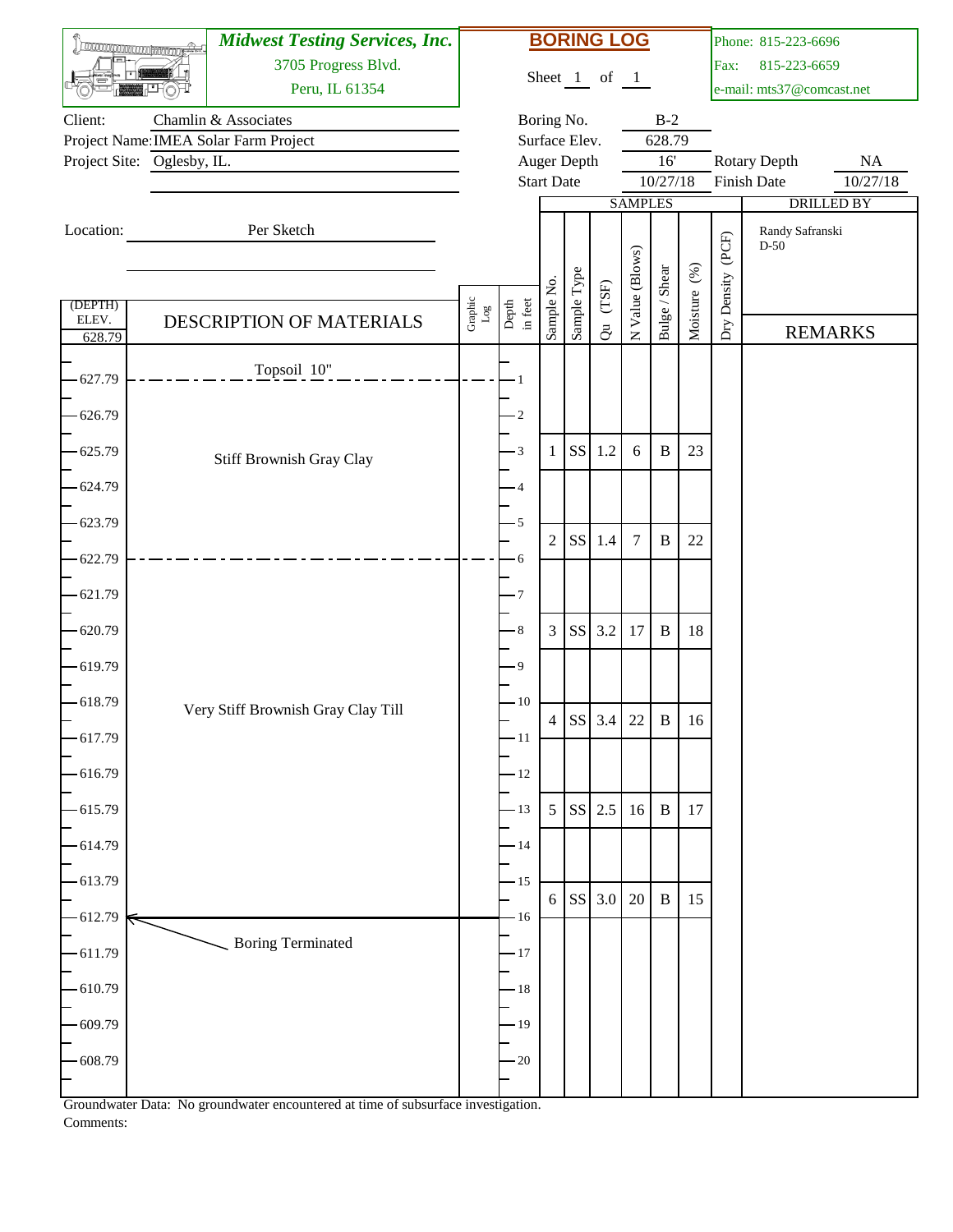|                 | <b>TROCARROOCOCOCOCOCOCOCOCO</b> | <b>Midwest Testing Services, Inc.</b> |                           |                  |                   |                        | <b>BORING LOG</b> |                 |               |              |             | Phone: 815-223-6696         |                      |
|-----------------|----------------------------------|---------------------------------------|---------------------------|------------------|-------------------|------------------------|-------------------|-----------------|---------------|--------------|-------------|-----------------------------|----------------------|
|                 |                                  | 3705 Progress Blvd.                   |                           |                  |                   |                        | Sheet 1 of 1      |                 |               |              | Fax:        | 815-223-6659                |                      |
|                 |                                  | Peru, IL 61354                        |                           |                  |                   |                        |                   |                 |               |              |             | e-mail: mts37@comcast.net   |                      |
| Client:         |                                  | Chamlin & Associates                  |                           |                  |                   | Boring No.             |                   |                 | $B-3$         |              |             |                             |                      |
|                 |                                  | Project Name: IMEA Solar Farm Project |                           |                  |                   | Surface Elev.          |                   |                 | 629.75<br>16' |              |             |                             |                      |
|                 | Project Site: Oglesby, IL.       |                                       |                           |                  | <b>Start Date</b> | Auger Depth            |                   |                 | 10/27/18      |              |             | Rotary Depth<br>Finish Date | $\rm NA$<br>10/27/18 |
|                 |                                  |                                       |                           |                  |                   |                        |                   | <b>SAMPLES</b>  |               |              |             |                             | <b>DRILLED BY</b>    |
| Location:       |                                  | Per Sketch                            |                           |                  |                   |                        |                   |                 |               |              |             | Randy Safranski             |                      |
|                 |                                  |                                       |                           |                  |                   |                        |                   |                 |               |              | (PCF)       | $D-50$                      |                      |
|                 |                                  |                                       |                           |                  |                   |                        |                   |                 |               |              |             |                             |                      |
| (DEPTH)         |                                  |                                       |                           |                  | Sample No.        | Sample Type            | $(T\mathrm{SF})$  | N Value (Blows) | Bulge / Shear | Moisture (%) | Dry Density |                             |                      |
| ELEV.<br>629.75 |                                  | DESCRIPTION OF MATERIALS              | Graphic $_{\texttt{Log}}$ | Depth<br>in feet |                   |                        | $\ddot{\sigma}$   |                 |               |              |             |                             | <b>REMARKS</b>       |
|                 |                                  |                                       |                           |                  |                   |                        |                   |                 |               |              |             |                             |                      |
| 628.75          |                                  | Topsoil 8"                            |                           |                  |                   |                        |                   |                 |               |              |             |                             |                      |
| 627.75          |                                  |                                       |                           | $\cdot$ 2        |                   |                        |                   |                 |               |              |             |                             |                      |
|                 |                                  | Stiff Brownish Gray Clay              |                           |                  |                   |                        |                   |                 |               |              |             |                             |                      |
| 626.75          |                                  |                                       |                           | $-3$             | 1                 | <b>SS</b>              | 1.5               | $\overline{7}$  | $\, {\bf B}$  | 22           |             |                             |                      |
| 625.75          |                                  |                                       |                           | -4               |                   |                        |                   |                 |               |              |             |                             |                      |
| 624.75          |                                  |                                       |                           | 5                |                   |                        |                   |                 |               |              |             |                             |                      |
| 623.75          |                                  |                                       |                           | $-6$             | $\overline{2}$    | <b>SS</b>              | 2.4               | 5               | $\, {\bf B}$  | 17           |             |                             |                      |
| 622.75          |                                  |                                       |                           | - 7              |                   |                        |                   |                 |               |              |             |                             |                      |
| 621.75          |                                  | Very Stiff Brownish Gray Clay Till    |                           | $\,8\,$          | 3                 | <b>SS</b>              | 2.7               | 16              | $\, {\bf B}$  | 16           |             |                             |                      |
| $-620.75$       |                                  |                                       |                           | - 9              |                   |                        |                   |                 |               |              |             |                             |                      |
| 619.75          |                                  |                                       |                           | $-10$            |                   |                        |                   |                 |               |              |             |                             |                      |
| 618.75          |                                  |                                       |                           | $-11$            |                   |                        | SS 3.1 20         |                 | $\mathbf{B}$  | 16           |             |                             |                      |
| 617.75          |                                  |                                       |                           | $-12$            |                   |                        |                   |                 |               |              |             |                             |                      |
| 616.75          |                                  |                                       |                           | $-13$            | 5                 | $\mathbf{S}\mathbf{S}$ | 2.1               | 18              | ${\bf S}$     | $18\,$       |             |                             |                      |
| 615.75          |                                  | Very Stiff Gray Silty Clay Loam       |                           | $-14$            |                   |                        |                   |                 |               |              |             |                             |                      |
| $-614.75$       |                                  |                                       |                           | $-15$            | 6                 |                        | SS 2.2            | 18              | S             | 19           |             |                             |                      |
| 613.75          |                                  |                                       |                           | $-16$            |                   |                        |                   |                 |               |              |             |                             |                      |
| 612.75          |                                  | <b>Boring Terminated</b>              |                           | $-17$            |                   |                        |                   |                 |               |              |             |                             |                      |
| $-611.75$       |                                  |                                       |                           | $-18$            |                   |                        |                   |                 |               |              |             |                             |                      |
| $-610.75$       |                                  |                                       |                           | $-19$            |                   |                        |                   |                 |               |              |             |                             |                      |
| 609.75          |                                  |                                       |                           | $-20$            |                   |                        |                   |                 |               |              |             |                             |                      |
|                 |                                  |                                       |                           |                  |                   |                        |                   |                 |               |              |             |                             |                      |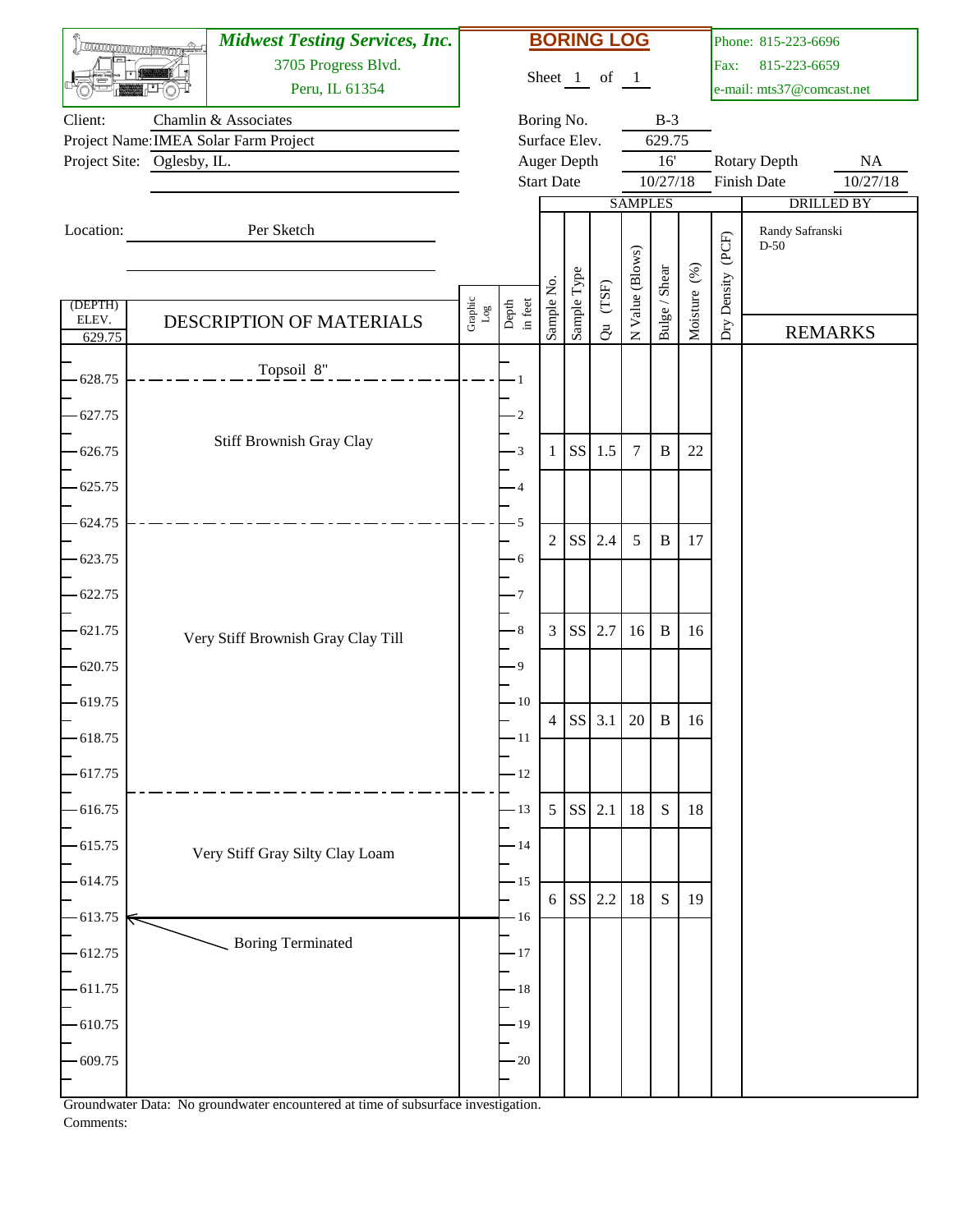|                 |                            | <b>Midwest Testing Services, Inc.</b> |                           |                  |                   |               | <b>BORING LOG</b> |                 |               |              |             | Phone: 815-223-6696         |                      |
|-----------------|----------------------------|---------------------------------------|---------------------------|------------------|-------------------|---------------|-------------------|-----------------|---------------|--------------|-------------|-----------------------------|----------------------|
|                 |                            | 3705 Progress Blvd.                   |                           |                  |                   |               | Sheet 1 of 1      |                 |               |              | Fax:        | 815-223-6659                |                      |
|                 |                            | Peru, IL 61354                        |                           |                  |                   |               |                   |                 |               |              |             | e-mail: mts37@comcast.net   |                      |
| Client:         |                            | Chamlin & Associates                  |                           |                  |                   | Boring No.    |                   |                 | $B-4$         |              |             |                             |                      |
|                 |                            | Project Name: IMEA Solar Farm Project |                           |                  |                   | Surface Elev. |                   |                 | 630.50<br>16' |              |             |                             |                      |
|                 | Project Site: Oglesby, IL. |                                       |                           |                  | <b>Start Date</b> | Auger Depth   |                   |                 | 10/27/18      |              |             | Rotary Depth<br>Finish Date | $\rm NA$<br>10/27/18 |
|                 |                            |                                       |                           |                  |                   |               |                   | <b>SAMPLES</b>  |               |              |             |                             | <b>DRILLED BY</b>    |
| Location:       |                            | Per Sketch                            |                           |                  |                   |               |                   |                 |               |              |             | Randy Safranski             |                      |
|                 |                            |                                       |                           |                  |                   |               |                   |                 |               |              | (PCF)       | $D-50$                      |                      |
|                 |                            |                                       |                           |                  |                   |               |                   |                 |               |              |             |                             |                      |
| (DEPTH)         |                            |                                       | Graphic $_{\texttt{Log}}$ | Depth<br>in feet | Sample No.        | Sample Type   | $(T\mathrm{SF})$  | N Value (Blows) | Bulge / Shear | Moisture (%) | Dry Density |                             |                      |
| ELEV.<br>630.50 |                            | DESCRIPTION OF MATERIALS              |                           |                  |                   |               | $\ddot{\sigma}$   |                 |               |              |             |                             | <b>REMARKS</b>       |
|                 |                            |                                       |                           |                  |                   |               |                   |                 |               |              |             |                             |                      |
| 629.50          |                            | Topsoil 10"                           |                           |                  |                   |               |                   |                 |               |              |             |                             |                      |
| 628.50          |                            |                                       |                           | $\cdot$ 2        |                   |               |                   |                 |               |              |             |                             |                      |
|                 |                            | Stiff Brownish Gray Clay              |                           |                  |                   |               |                   |                 |               |              |             |                             |                      |
| 627.50          |                            |                                       |                           | $-3$             | 1                 | <b>SS</b>     | 1.2               | 6               | $\, {\bf B}$  | 23           |             |                             |                      |
| $-626.50$       |                            |                                       |                           | $\overline{4}$   |                   |               |                   |                 |               |              |             |                             |                      |
| 625.50          |                            |                                       |                           | 5                |                   |               |                   |                 |               |              |             |                             |                      |
| 624.50          |                            |                                       |                           | $-6$             | $\overline{2}$    | <b>SS</b>     | 2.7               | 18              | $\, {\bf B}$  | 17           |             |                             |                      |
| 623.50          |                            |                                       |                           | - 7              |                   |               |                   |                 |               |              |             |                             |                      |
| 622.50          |                            |                                       |                           | $\,8\,$          | 3                 | <b>SS</b>     | 2.4               | 16              | $\, {\bf B}$  | 16           |             |                             |                      |
| $-621.50$       |                            |                                       |                           | - 9              |                   |               |                   |                 |               |              |             |                             |                      |
| 620.50          |                            | Very Stiff Brownish Gray Clay Till    |                           | $-10$            |                   |               | SS 2.4 16         |                 | $\mathbf{B}$  | 16           |             |                             |                      |
| 619.50          |                            |                                       |                           | $-11$            |                   |               |                   |                 |               |              |             |                             |                      |
| 618.50          |                            |                                       |                           | $-12$            |                   |               |                   |                 |               |              |             |                             |                      |
| 617.50          |                            |                                       |                           | $-13$            | 5                 |               | SS 2.2            | 15              | $\, {\bf B}$  | 17           |             |                             |                      |
| $-616.50$       |                            |                                       |                           | $-14$            |                   |               |                   |                 |               |              |             |                             |                      |
| $-615.50$       |                            |                                       |                           | $-15$            | 6                 |               | SS 2.8 17         |                 | $\, {\bf B}$  | 16           |             |                             |                      |
| 614.50          |                            |                                       |                           | $-16$            |                   |               |                   |                 |               |              |             |                             |                      |
| 613.50          |                            | <b>Boring Terminated</b>              |                           | $-17$            |                   |               |                   |                 |               |              |             |                             |                      |
| $-612.50$       |                            |                                       |                           | $-18$            |                   |               |                   |                 |               |              |             |                             |                      |
| $-611.50$       |                            |                                       |                           | $-19$            |                   |               |                   |                 |               |              |             |                             |                      |
| 610.50          |                            |                                       |                           | $-20$            |                   |               |                   |                 |               |              |             |                             |                      |
|                 |                            |                                       |                           |                  |                   |               |                   |                 |               |              |             |                             |                      |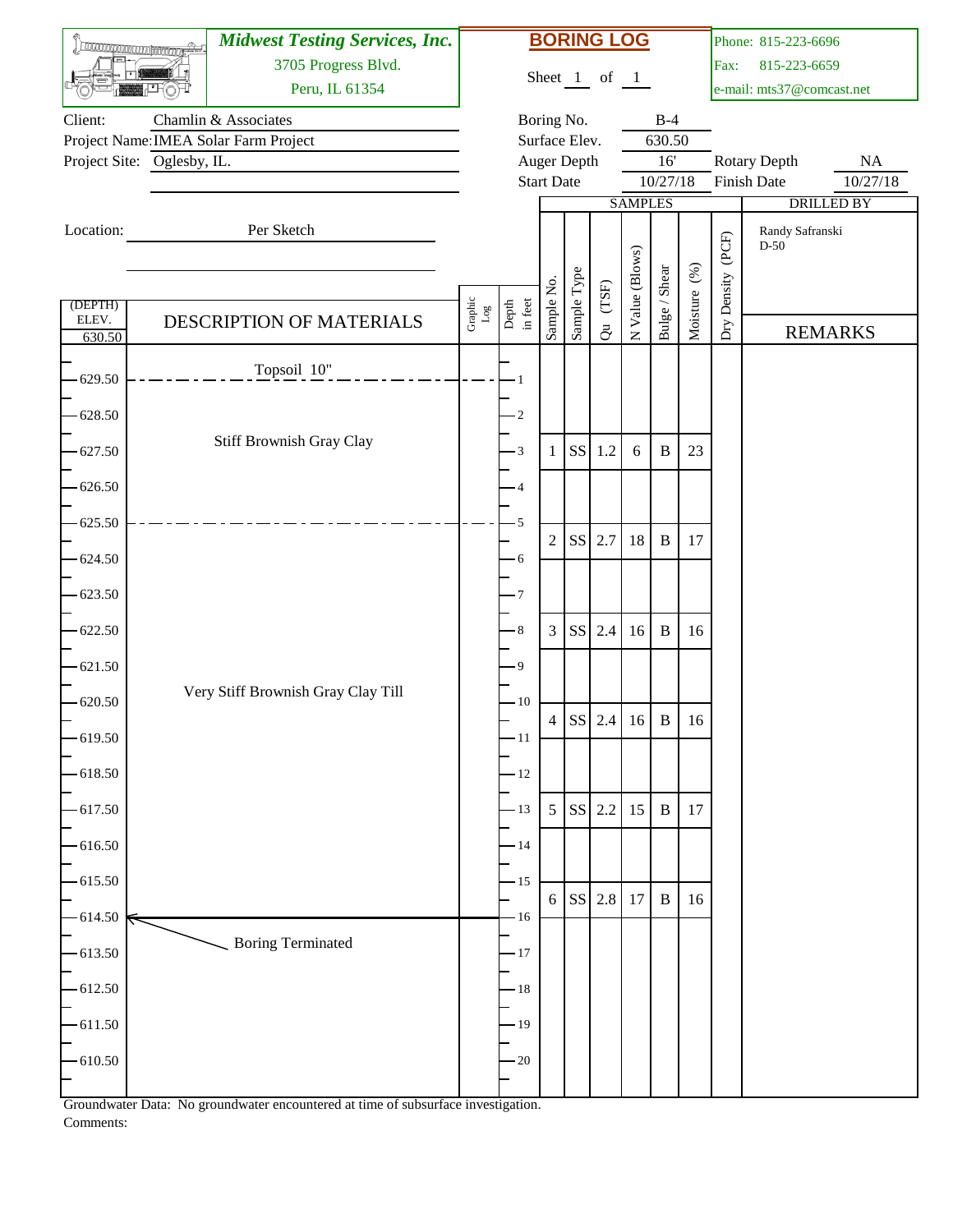|                 | <b>TROCONOMICO COMPANYIONE</b> | <b>Midwest Testing Services, Inc.</b> |                           |                  |                   |                 | <b>BORING LOG</b> |                 |               |              |             | Phone: 815-223-6696         |                      |
|-----------------|--------------------------------|---------------------------------------|---------------------------|------------------|-------------------|-----------------|-------------------|-----------------|---------------|--------------|-------------|-----------------------------|----------------------|
|                 |                                | 3705 Progress Blvd.                   |                           |                  |                   |                 | Sheet 1 of 1      |                 |               |              | Fax:        | 815-223-6659                |                      |
|                 |                                | Peru, IL 61354                        |                           |                  |                   |                 |                   |                 |               |              |             | e-mail: mts37@comcast.net   |                      |
| Client:         |                                | Chamlin & Associates                  |                           |                  |                   | Boring No.      |                   |                 | $B-5$         |              |             |                             |                      |
|                 |                                | Project Name: IMEA Solar Farm Project |                           |                  |                   | Surface Elev.   |                   |                 | 630.69<br>16' |              |             |                             |                      |
|                 | Project Site: Oglesby, IL.     |                                       |                           |                  | <b>Start Date</b> | Auger Depth     |                   |                 | 10/27/18      |              |             | Rotary Depth<br>Finish Date | $\rm NA$<br>10/27/18 |
|                 |                                |                                       |                           |                  |                   |                 |                   | <b>SAMPLES</b>  |               |              |             |                             | <b>DRILLED BY</b>    |
| Location:       |                                | Per Sketch                            |                           |                  |                   |                 |                   |                 |               |              |             | Randy Safranski             |                      |
|                 |                                |                                       |                           |                  |                   |                 |                   |                 |               |              | (PCF)       | $D-50$                      |                      |
|                 |                                |                                       |                           |                  |                   | Sample Type     |                   | N Value (Blows) | Bulge / Shear | Moisture (%) |             |                             |                      |
| (DEPTH)         |                                |                                       | Graphic $_{\texttt{Log}}$ | Depth<br>in feet | Sample No.        |                 | $(T\mathrm{SF})$  |                 |               |              | Dry Density |                             |                      |
| ELEV.<br>630.69 |                                | DESCRIPTION OF MATERIALS              |                           |                  |                   |                 | $\ddot{\sigma}$   |                 |               |              |             |                             | <b>REMARKS</b>       |
|                 |                                | Topsoil 12"                           |                           |                  |                   |                 |                   |                 |               |              |             |                             |                      |
| 629.69          |                                |                                       |                           |                  |                   |                 |                   |                 |               |              |             |                             |                      |
| 628.69          |                                |                                       |                           | $\cdot 2$        |                   |                 |                   |                 |               |              |             |                             |                      |
| 627.69          |                                |                                       |                           | $-3$             | 1                 | <b>SS</b>       | 1.5               | $\overline{7}$  | $\, {\bf B}$  | 21           |             |                             |                      |
| 626.69          |                                | Stiff Brownish Gray Clay              |                           | -4               |                   |                 |                   |                 |               |              |             |                             |                      |
|                 |                                |                                       |                           |                  |                   |                 |                   |                 |               |              |             |                             |                      |
| 625.69          |                                |                                       |                           | $-5$             | $\overline{2}$    | <b>SS</b>       | 1.3               | 6               | $\, {\bf B}$  | 23           |             |                             |                      |
| 624.69          |                                |                                       |                           | - 6              |                   |                 |                   |                 |               |              |             |                             |                      |
| 623.69          |                                |                                       |                           | - 7              |                   |                 |                   |                 |               |              |             |                             |                      |
| 622.69          |                                |                                       |                           | $\,8\,$          | 3                 | <b>SS</b>       | 3.2               | 20              | $\, {\bf B}$  | 15           |             |                             |                      |
| $-621.69$       |                                |                                       |                           | - 9              |                   |                 |                   |                 |               |              |             |                             |                      |
| 620.69          |                                | Very Stiff Brownish Gray Clay Till    |                           | $-10$            |                   |                 |                   |                 |               |              |             |                             |                      |
| 619.69          |                                |                                       |                           | $-11$            |                   |                 | SS 2.4 22         |                 | $\mathbf{B}$  | 16           |             |                             |                      |
| 618.69          |                                |                                       |                           | $-12$            |                   |                 |                   |                 |               |              |             |                             |                      |
| 617.69          |                                |                                       |                           | $-13$            | 5                 | SS <sup>1</sup> | 2.7               | 17              | $\, {\bf B}$  | 16           |             |                             |                      |
| 616.69          |                                |                                       |                           | $-14$            |                   |                 |                   |                 |               |              |             |                             |                      |
| $-615.69$       |                                |                                       |                           | $-15$            |                   |                 |                   |                 |               |              |             |                             |                      |
| 614.69          |                                |                                       |                           | $-16$            | 6                 |                 | SS 3.0            | 18              | $\, {\bf B}$  | 16           |             |                             |                      |
| 613.69          |                                | <b>Boring Terminated</b>              |                           | $-17$            |                   |                 |                   |                 |               |              |             |                             |                      |
| $-612.69$       |                                |                                       |                           | $-18$            |                   |                 |                   |                 |               |              |             |                             |                      |
| $-611.69$       |                                |                                       |                           | $-19$            |                   |                 |                   |                 |               |              |             |                             |                      |
| 610.69          |                                |                                       |                           | $-20$            |                   |                 |                   |                 |               |              |             |                             |                      |
|                 |                                |                                       |                           |                  |                   |                 |                   |                 |               |              |             |                             |                      |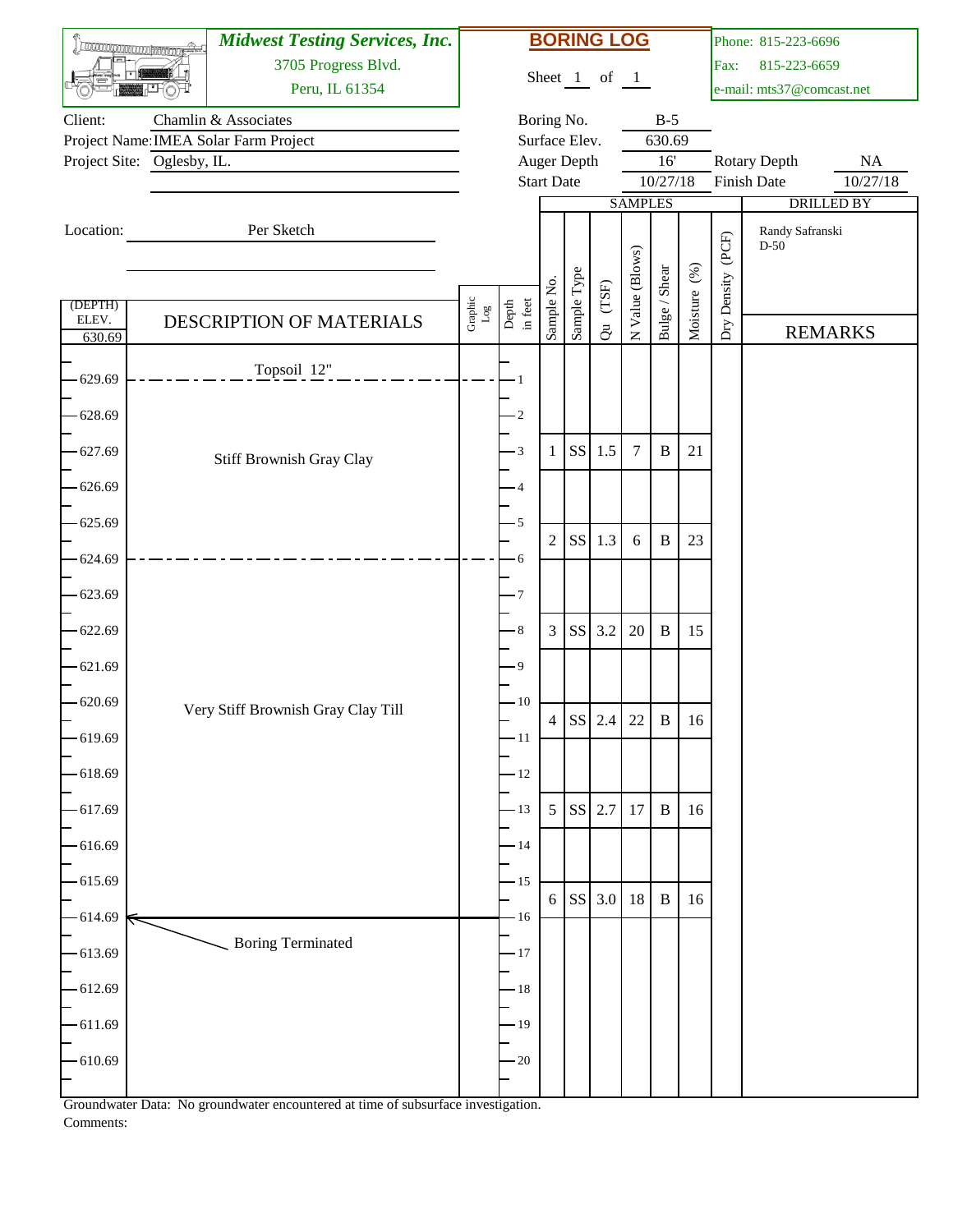|                  | <b>TROCONOMICO COMPANYIONE</b> | <b>Midwest Testing Services, Inc.</b> |                           |                  |                   |                              | <b>BORING LOG</b> |                 |               |              |             | Phone: 815-223-6696       |                   |
|------------------|--------------------------------|---------------------------------------|---------------------------|------------------|-------------------|------------------------------|-------------------|-----------------|---------------|--------------|-------------|---------------------------|-------------------|
|                  |                                | 3705 Progress Blvd.                   |                           |                  |                   |                              | Sheet 1 of 1      |                 |               |              | Fax:        | 815-223-6659              |                   |
|                  |                                | Peru, IL 61354                        |                           |                  |                   |                              |                   |                 |               |              |             | e-mail: mts37@comcast.net |                   |
| Client:          |                                | Chamlin & Associates                  |                           |                  |                   | Boring No.                   |                   |                 | $B-6$         |              |             |                           |                   |
|                  | Project Site: Oglesby, IL.     | Project Name: IMEA Solar Farm Project |                           |                  |                   | Surface Elev.<br>Auger Depth |                   |                 | 629.90<br>16' |              |             | Rotary Depth              | $\rm NA$          |
|                  |                                |                                       |                           |                  | <b>Start Date</b> |                              |                   |                 | 10/27/18      |              |             | Finish Date               | 10/27/18          |
|                  |                                |                                       |                           |                  |                   |                              |                   | <b>SAMPLES</b>  |               |              |             |                           | <b>DRILLED BY</b> |
| Location:        |                                | Per Sketch                            |                           |                  |                   |                              |                   |                 |               |              |             | Randy Safranski<br>$D-50$ |                   |
|                  |                                |                                       |                           |                  |                   |                              |                   | N Value (Blows) |               |              | (PCF)       |                           |                   |
|                  |                                |                                       |                           |                  |                   | Sample Type                  | $(T\mathrm{SF})$  |                 | Bulge / Shear | Moisture (%) | Dry Density |                           |                   |
| (DEPTH)<br>ELEV. |                                | DESCRIPTION OF MATERIALS              | Graphic $_{\texttt{Log}}$ | Depth<br>in feet | Sample No.        |                              |                   |                 |               |              |             |                           |                   |
| 629.90           |                                |                                       |                           |                  |                   |                              | $\ddot{\sigma}$   |                 |               |              |             |                           | <b>REMARKS</b>    |
| 628.90           |                                | Topsoil 10"                           |                           |                  |                   |                              |                   |                 |               |              |             |                           |                   |
| 627.90           |                                |                                       |                           | $\cdot$ 2        |                   |                              |                   |                 |               |              |             |                           |                   |
| 626.90           |                                | Stiff Brownish Gray Clay              |                           | $-3$             | 1                 | <b>SS</b>                    | 1.3               | 6               | $\, {\bf B}$  | 22           |             |                           |                   |
| 625.90           |                                |                                       |                           | $\overline{4}$   |                   |                              |                   |                 |               |              |             |                           |                   |
| 624.90           |                                |                                       |                           | 5                | $\overline{2}$    | <b>SS</b>                    | 2.3               | 11              | $\, {\bf B}$  | 18           |             |                           |                   |
| 623.90           |                                |                                       |                           | $-6$             |                   |                              |                   |                 |               |              |             |                           |                   |
| 622.90           |                                |                                       |                           | - 7              |                   |                              |                   |                 |               |              |             |                           |                   |
| 621.90           |                                |                                       |                           | $\,8\,$          | 3                 | <b>SS</b>                    | 2.7               | 18              | $\, {\bf B}$  | 16           |             |                           |                   |
| $-620.90$        |                                |                                       |                           | - 9              |                   |                              |                   |                 |               |              |             |                           |                   |
| 619.90           |                                | Very Stiff Brownish Gray Clay Till    |                           | $-10$            |                   |                              | SS 2.6 18         |                 | $\mathbf{B}$  | $17\,$       |             |                           |                   |
| 618.90           |                                |                                       |                           | $-11$            |                   |                              |                   |                 |               |              |             |                           |                   |
| 617.90           |                                |                                       |                           | $-12$            |                   |                              |                   |                 |               |              |             |                           |                   |
| 616.90           |                                |                                       |                           | $-13$            | 5                 | SS <sup>1</sup>              | 2.9               | 20              | $\, {\bf B}$  | 16           |             |                           |                   |
| 615.90           |                                |                                       |                           | $-14$            |                   |                              |                   |                 |               |              |             |                           |                   |
| 614.90           |                                |                                       |                           | $-15$            | 6                 |                              | SS 2.5            | 17              | $\, {\bf B}$  | 17           |             |                           |                   |
| 613.90           |                                |                                       |                           | $-16$            |                   |                              |                   |                 |               |              |             |                           |                   |
| 612.90           |                                | <b>Boring Terminated</b>              |                           | $-17$            |                   |                              |                   |                 |               |              |             |                           |                   |
| $-611.90$        |                                |                                       |                           | $-18$            |                   |                              |                   |                 |               |              |             |                           |                   |
| $-610.90$        |                                |                                       |                           | $-19$            |                   |                              |                   |                 |               |              |             |                           |                   |
| 609.90           |                                |                                       |                           | $-20$            |                   |                              |                   |                 |               |              |             |                           |                   |
|                  |                                |                                       |                           |                  |                   |                              |                   |                 |               |              |             |                           |                   |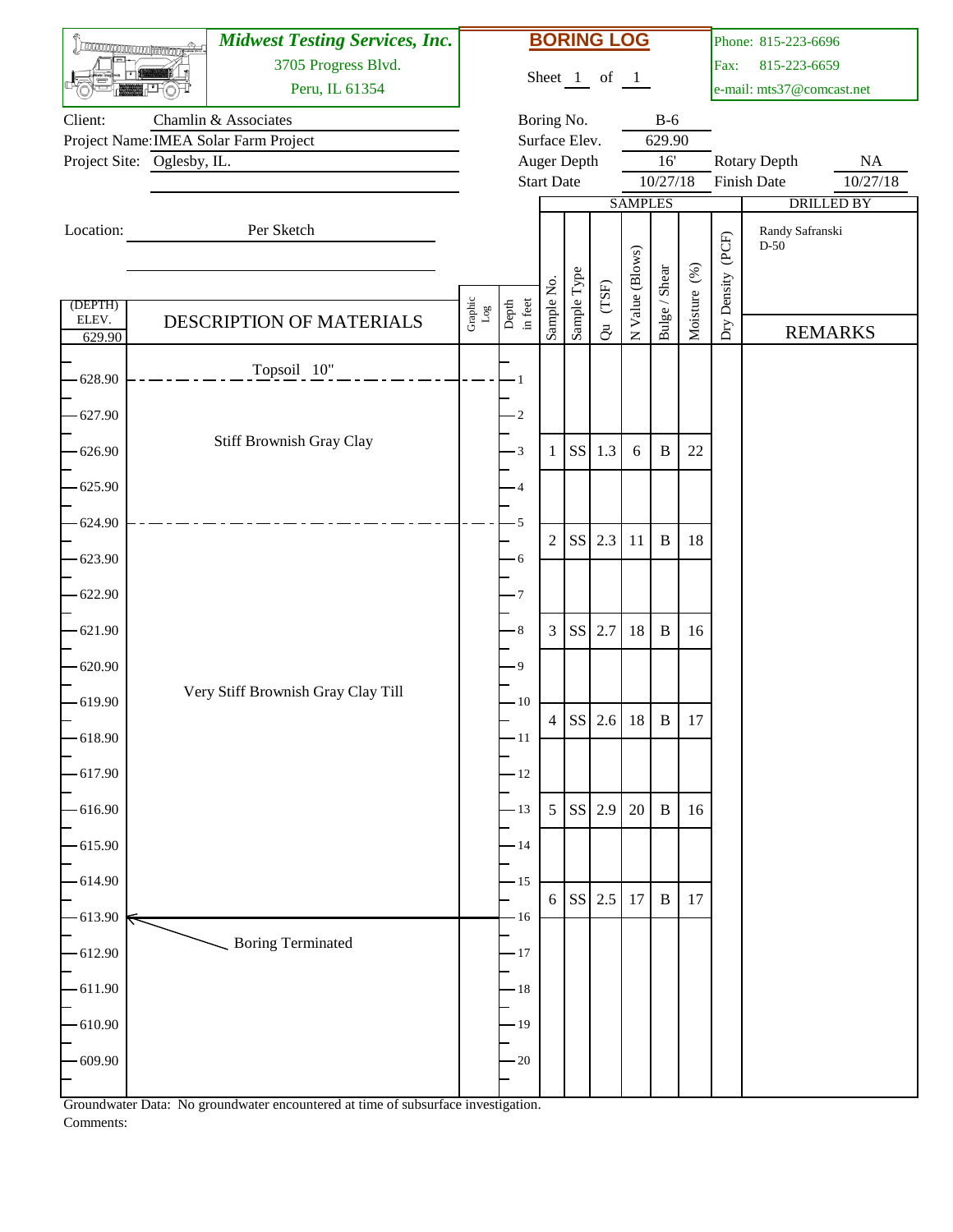| <b>TROCARDO CON CONTRACTOR</b> |                            | <b>Midwest Testing Services, Inc.</b> |                      |                  |                   |               | <b>BORING LOG</b> |                 |               |              |             | Phone: 815-223-6696                       |                      |
|--------------------------------|----------------------------|---------------------------------------|----------------------|------------------|-------------------|---------------|-------------------|-----------------|---------------|--------------|-------------|-------------------------------------------|----------------------|
|                                |                            | 3705 Progress Blvd.                   |                      |                  |                   |               | Sheet 1 of 1      |                 |               |              | Fax:        | 815-223-6659                              |                      |
|                                |                            | Peru, IL 61354                        |                      |                  |                   |               |                   |                 |               |              |             | e-mail: mts37@comcast.net                 |                      |
| Client:                        |                            | Chamlin & Associates                  |                      |                  |                   | Boring No.    |                   |                 | $B-7$         |              |             |                                           |                      |
|                                | Project Site: Oglesby, IL. | Project Name: IMEA Solar Farm Project |                      |                  |                   | Surface Elev. |                   |                 | 630.40<br>16' |              |             |                                           |                      |
|                                |                            |                                       |                      |                  | <b>Start Date</b> | Auger Depth   |                   |                 | 10/27/18      |              |             | <b>Rotary Depth</b><br><b>Finish Date</b> | $\rm NA$<br>10/27/18 |
|                                |                            |                                       |                      |                  |                   |               |                   | <b>SAMPLES</b>  |               |              |             |                                           | <b>DRILLED BY</b>    |
| Location:                      |                            | Per Sketch                            |                      |                  |                   |               |                   |                 |               |              |             | Randy Safranski                           |                      |
|                                |                            |                                       |                      |                  |                   |               |                   |                 |               |              | (PCF)       | $D-50$                                    |                      |
|                                |                            |                                       |                      |                  |                   |               |                   | N Value (Blows) |               |              |             |                                           |                      |
| (DEPTH)                        |                            |                                       |                      |                  | Sample No.        | Sample Type   | $(T\mathrm{SF})$  |                 | Bulge / Shear | Moisture (%) | Dry Density |                                           |                      |
| ELEV.                          |                            | DESCRIPTION OF MATERIALS              | Graphic $_{\rm Log}$ | Depth<br>in feet |                   |               | $\ddot{\sigma}$   |                 |               |              |             |                                           | <b>REMARKS</b>       |
| 630.40                         |                            |                                       |                      |                  |                   |               |                   |                 |               |              |             |                                           |                      |
| 629.40                         |                            | Topsoil 14"                           |                      |                  |                   |               |                   |                 |               |              |             |                                           |                      |
|                                |                            |                                       |                      |                  |                   |               |                   |                 |               |              |             |                                           |                      |
| 628.40                         |                            | Stiff Brownish Gray Clay              |                      | $\cdot$ 2        |                   |               |                   |                 |               |              |             |                                           |                      |
| 627.40                         |                            |                                       |                      | $-3$             | 1                 | <b>SS</b>     | 1.2               | 6               | $\, {\bf B}$  | 24           |             |                                           |                      |
| 626.40                         |                            |                                       |                      | 4                |                   |               |                   |                 |               |              |             |                                           |                      |
|                                |                            |                                       |                      |                  |                   |               |                   |                 |               |              |             |                                           |                      |
| 625.40                         |                            |                                       |                      | -5               | $\overline{2}$    | <b>SS</b>     | 2.9               | 16              | $\, {\bf B}$  | 18           |             |                                           |                      |
| 624.40                         |                            |                                       |                      | - 6              |                   |               |                   |                 |               |              |             |                                           |                      |
|                                |                            |                                       |                      |                  |                   |               |                   |                 |               |              |             |                                           |                      |
| 623.40                         |                            | Very Stiff Brownish Gray              |                      | - 7              |                   |               |                   |                 |               |              |             |                                           |                      |
| 622.40                         |                            | Clay Till                             |                      | - 8              | 3                 | <b>SS</b>     | 3.1               | 18              | $\, {\bf B}$  | 16           |             |                                           |                      |
| $-621.40$                      |                            |                                       |                      | - 9              |                   |               |                   |                 |               |              |             |                                           |                      |
|                                |                            |                                       |                      |                  |                   |               |                   |                 |               |              |             |                                           |                      |
| 620.40                         |                            |                                       |                      | $-10$            |                   |               | SS 3.0 18         |                 | B             | 16           |             |                                           |                      |
| 619.40                         |                            |                                       |                      | $-11$            |                   |               |                   |                 |               |              |             |                                           |                      |
| 618.40                         |                            |                                       |                      | $-12$            |                   |               |                   |                 |               |              |             |                                           |                      |
|                                |                            |                                       |                      |                  |                   |               |                   |                 |               |              |             |                                           |                      |
| 617.40                         |                            |                                       |                      | $-13$            | $\mathfrak s$     |               | SS 2.8            | 16              | $\, {\bf B}$  | 17           |             |                                           |                      |
| 616.40                         |                            | Very Stiff GrayClay Till              |                      | $-14$            |                   |               |                   |                 |               |              |             |                                           |                      |
| 615.40                         |                            |                                       |                      | $-15$            |                   |               |                   |                 |               |              |             |                                           |                      |
|                                |                            |                                       |                      |                  | 6                 |               | SS 3.1            | 18              | $\, {\bf B}$  | 16           |             |                                           |                      |
| 614.40                         |                            |                                       |                      | $-16$            |                   |               |                   |                 |               |              |             |                                           |                      |
| 613.40                         |                            | <b>Boring Terminated</b>              |                      | $-17$            |                   |               |                   |                 |               |              |             |                                           |                      |
|                                |                            |                                       |                      |                  |                   |               |                   |                 |               |              |             |                                           |                      |
| 612.40                         |                            |                                       |                      | $-18$            |                   |               |                   |                 |               |              |             |                                           |                      |
| 611.40                         |                            |                                       |                      | $-19$            |                   |               |                   |                 |               |              |             |                                           |                      |
| 610.40                         |                            |                                       |                      | $-20$            |                   |               |                   |                 |               |              |             |                                           |                      |
|                                |                            |                                       |                      |                  |                   |               |                   |                 |               |              |             |                                           |                      |
|                                |                            |                                       |                      |                  |                   |               |                   |                 |               |              |             |                                           |                      |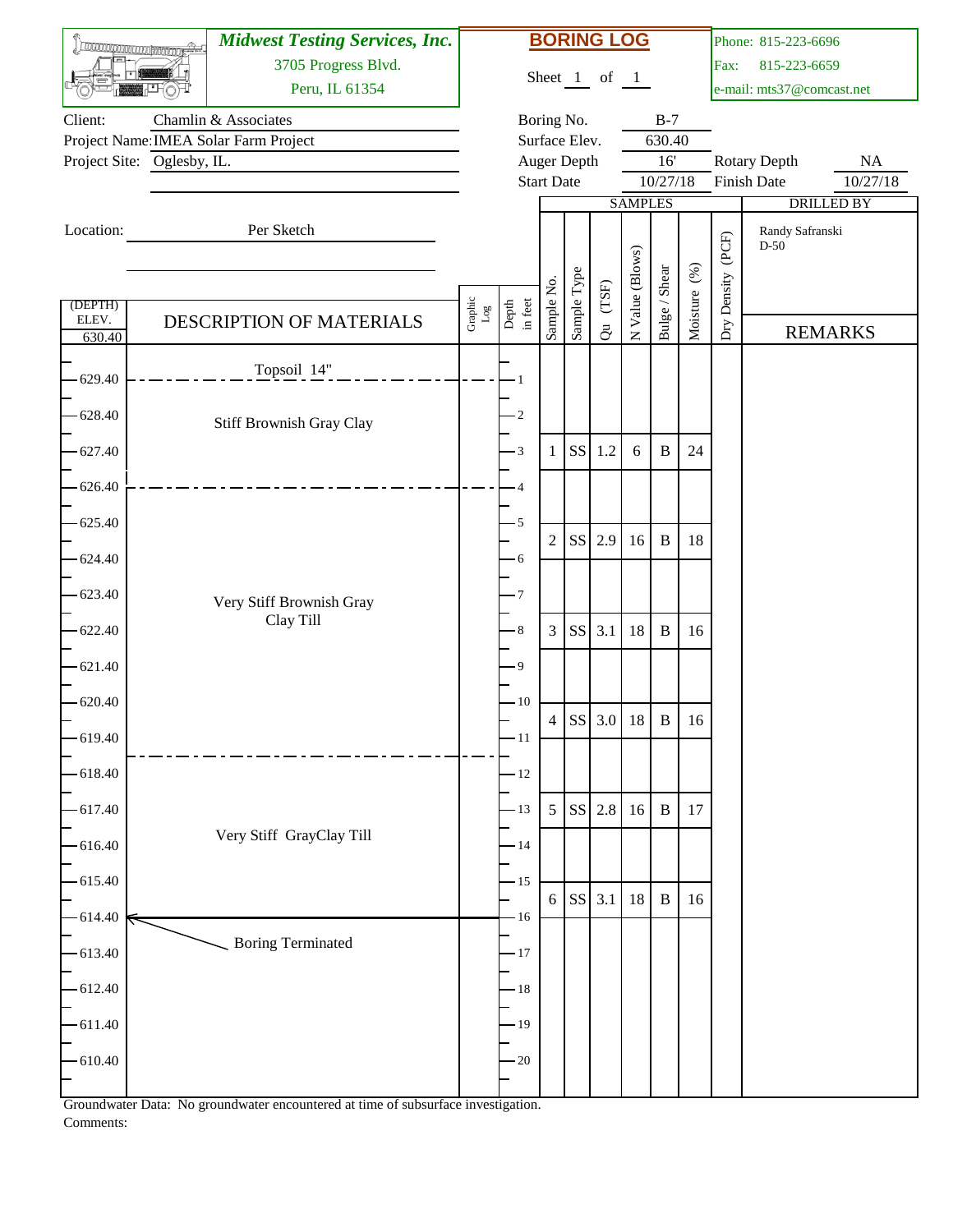|                  | <b>Thursday and Contractor</b> | <b>Midwest Testing Services, Inc.</b> |                      |                  |                   |                              | <b>BORING LOG</b> |                 |               |              |             | Phone: 815-223-6696       |                   |
|------------------|--------------------------------|---------------------------------------|----------------------|------------------|-------------------|------------------------------|-------------------|-----------------|---------------|--------------|-------------|---------------------------|-------------------|
|                  |                                | 3705 Progress Blvd.                   |                      |                  |                   |                              | Sheet 1 of 1      |                 |               |              | Fax:        | 815-223-6659              |                   |
|                  |                                | Peru, IL 61354                        |                      |                  |                   |                              |                   |                 |               |              |             | e-mail: mts37@comcast.net |                   |
| Client:          |                                | Chamlin & Associates                  |                      |                  |                   | Boring No.                   |                   |                 | $B-8$         |              |             |                           |                   |
|                  | Project Site: Oglesby, IL.     | Project Name: IMEA Solar Farm Project |                      |                  |                   | Surface Elev.<br>Auger Depth |                   |                 | 631.23<br>16' |              |             | <b>Rotary Depth</b>       | $\rm NA$          |
|                  |                                |                                       |                      |                  | <b>Start Date</b> |                              |                   |                 | 10/27/18      |              |             | <b>Finish Date</b>        | 10/27/18          |
|                  |                                |                                       |                      |                  |                   |                              |                   | <b>SAMPLES</b>  |               |              |             |                           | <b>DRILLED BY</b> |
| Location:        |                                | Per Sketch                            |                      |                  |                   |                              |                   |                 |               |              |             | Randy Safranski           |                   |
|                  |                                |                                       |                      |                  |                   |                              |                   |                 |               |              | (PCF)       | $D-50$                    |                   |
|                  |                                |                                       |                      |                  |                   |                              |                   |                 |               |              |             |                           |                   |
|                  |                                |                                       |                      |                  | Sample No.        | Sample Type                  | $(T\mathrm{SF})$  | N Value (Blows) | Bulge / Shear | Moisture (%) | Dry Density |                           |                   |
| (DEPTH)<br>ELEV. |                                | DESCRIPTION OF MATERIALS              | Graphic $_{\rm Log}$ | Depth<br>in feet |                   |                              |                   |                 |               |              |             |                           |                   |
| 631.23           |                                |                                       |                      |                  |                   |                              | $\ddot{\sigma}$   |                 |               |              |             |                           | <b>REMARKS</b>    |
| 630.23           |                                | Topsoil 8"                            |                      |                  |                   |                              |                   |                 |               |              |             |                           |                   |
| 629.23           |                                | Stiff Brownish Gray Clay              |                      | $\cdot$ 2        |                   |                              |                   |                 |               |              |             |                           |                   |
| 628.23           |                                |                                       |                      | $-3$             | 1                 | <b>SS</b>                    | 1.5               | $\tau$          | $\, {\bf B}$  | 22           |             |                           |                   |
| 627.23           |                                |                                       |                      | 4                |                   |                              |                   |                 |               |              |             |                           |                   |
| 626.23           |                                |                                       |                      | $-5$             | $\overline{2}$    | <b>SS</b>                    | 2.3               | 14              | $\, {\bf B}$  | $18\,$       |             |                           |                   |
| 625.23           |                                |                                       |                      | - 6              |                   |                              |                   |                 |               |              |             |                           |                   |
| 624.23           |                                | Very Stiff Brownish Gray Clay Till    |                      | - 7              |                   |                              |                   |                 |               |              |             |                           |                   |
| 623.23           |                                |                                       |                      | - 8              | 3                 | <b>SS</b>                    | 2.6               | 17              | $\, {\bf B}$  | 16           |             |                           |                   |
| $-622.23$        |                                |                                       |                      | - 9              |                   |                              |                   |                 |               |              |             |                           |                   |
| $-621.23$        |                                |                                       |                      | $-10$            |                   |                              | SS 2.0 19         |                 | B             | 16           |             |                           |                   |
| 620.23           |                                |                                       |                      | $-11$            |                   |                              |                   |                 |               |              |             |                           |                   |
| 619.23           |                                |                                       |                      | $-12$            |                   |                              |                   |                 |               |              |             |                           |                   |
| 618.23           |                                | Very Stiff Gray Clay Till             |                      | $-13$            | $\mathfrak s$     |                              | SS 2.3            | 13              | $\, {\bf B}$  | 18           |             |                           |                   |
| 617.23           |                                |                                       |                      | $-14$            |                   |                              |                   |                 |               |              |             |                           |                   |
| $-616.23$        |                                |                                       |                      | $-15$            | 6                 | SS <sup>1</sup>              | 2.5               | 14              | $\, {\bf B}$  | 17           |             |                           |                   |
| 615.23           |                                |                                       |                      | $-16$            |                   |                              |                   |                 |               |              |             |                           |                   |
| 614.23           |                                | <b>Boring Terminated</b>              |                      | $-17$            |                   |                              |                   |                 |               |              |             |                           |                   |
| 613.23           |                                |                                       |                      | $-18$            |                   |                              |                   |                 |               |              |             |                           |                   |
| 612.23           |                                |                                       |                      | $-19$            |                   |                              |                   |                 |               |              |             |                           |                   |
| 611.23           |                                |                                       |                      | $-20$            |                   |                              |                   |                 |               |              |             |                           |                   |
|                  |                                |                                       |                      |                  |                   |                              |                   |                 |               |              |             |                           |                   |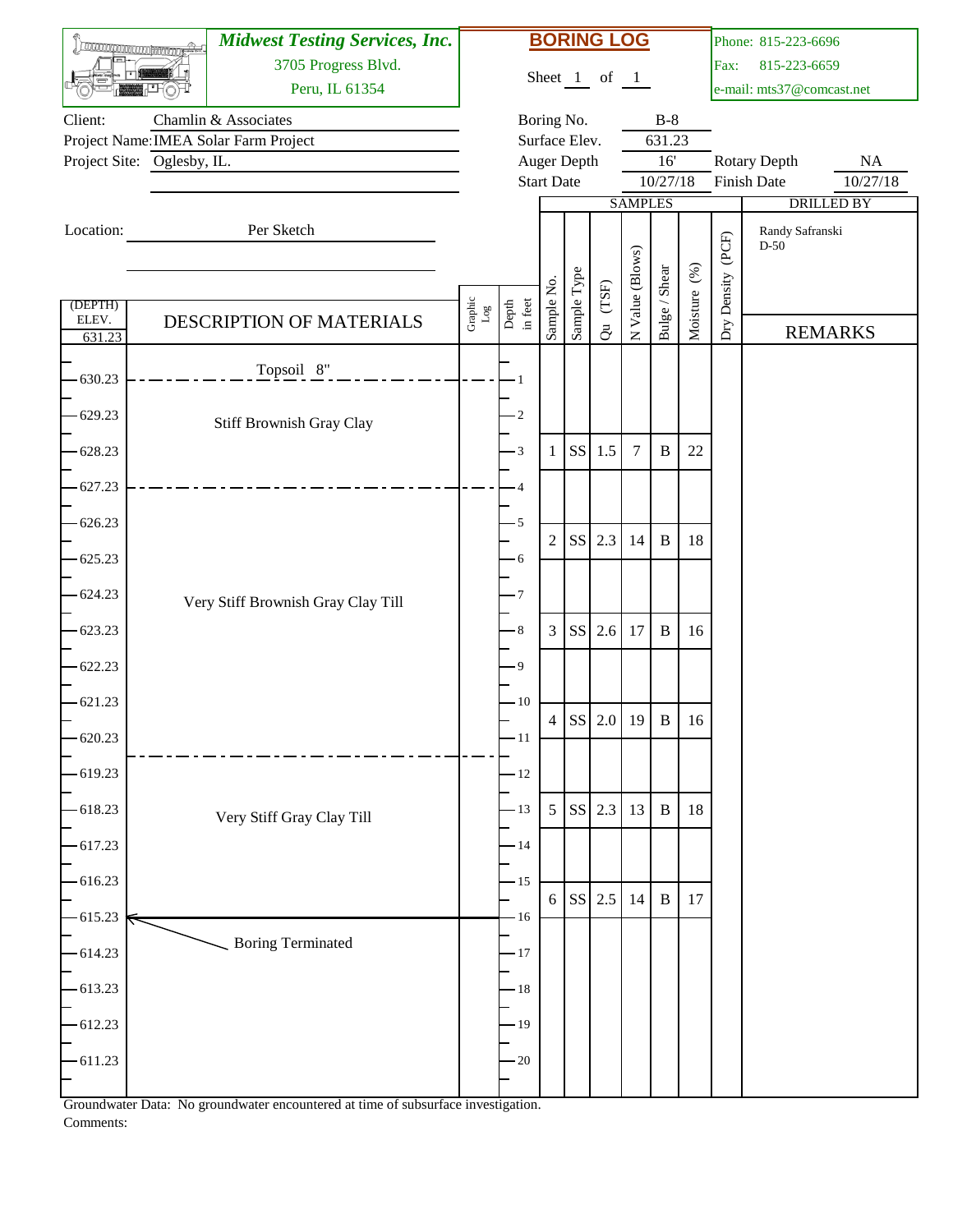|                 | <b>TROCONOMICO COMPANYONE</b> | <b>Midwest Testing Services, Inc.</b> |                           |                  |                   |               | <b>BORING LOG</b>                         |                 |                 |              |                   | Phone: 815-223-6696                |                       |
|-----------------|-------------------------------|---------------------------------------|---------------------------|------------------|-------------------|---------------|-------------------------------------------|-----------------|-----------------|--------------|-------------------|------------------------------------|-----------------------|
|                 |                               | 3705 Progress Blvd.                   |                           |                  |                   |               | Sheet 1 of 1                              |                 |                 |              | Fax:              | 815-223-6659                       |                       |
|                 |                               | Peru, IL 61354                        |                           |                  |                   |               |                                           |                 |                 |              |                   | e-mail: mts37@comcast.net          |                       |
| Client:         |                               | Chamlin & Associates                  |                           |                  |                   | Boring No.    |                                           |                 | $B-9$           |              |                   |                                    |                       |
|                 |                               | Project Name: IMEA Solar Farm Project |                           |                  |                   | Surface Elev. |                                           |                 | 630.63          |              |                   |                                    |                       |
|                 | Project Site: Oglesby, IL.    |                                       |                           |                  | <b>Start Date</b> | Auger Depth   |                                           |                 | 16'<br>10/27/18 |              |                   | <b>Rotary Depth</b><br>Finish Date | <b>NA</b><br>10/27/18 |
|                 |                               |                                       |                           |                  |                   |               |                                           | <b>SAMPLES</b>  |                 |              |                   |                                    | <b>DRILLED BY</b>     |
| Location:       |                               | Per Sketch                            |                           |                  |                   |               |                                           |                 |                 |              |                   | Randy Safranski                    |                       |
|                 |                               |                                       |                           |                  |                   |               |                                           |                 |                 |              |                   | $D-50$                             |                       |
|                 |                               |                                       |                           |                  |                   |               |                                           |                 |                 |              |                   |                                    |                       |
| (DEPTH)         |                               |                                       | Graphic $_{\texttt{Log}}$ | Depth<br>in feet | Sample No.        | Sample Type   | $(T\mathrm{SF})$                          | N Value (Blows) | Bulge / Shear   | Moisture (%) | Dry Density (PCF) |                                    |                       |
| ELEV.<br>630.63 |                               | DESCRIPTION OF MATERIALS              |                           |                  |                   |               | $\vec{c}$                                 |                 |                 |              |                   |                                    | <b>REMARKS</b>        |
|                 |                               | Topsoil 10"                           |                           |                  |                   |               |                                           |                 |                 |              |                   |                                    |                       |
| 629.63          |                               |                                       |                           |                  |                   |               |                                           |                 |                 |              |                   |                                    |                       |
| 628.63          |                               | Stiff Brownish Gray Clay              |                           | $\cdot$ 2        |                   |               |                                           |                 |                 |              |                   |                                    |                       |
| 627.63          |                               |                                       |                           | $\cdot$ 3        | $\mathbf{1}$      | <b>SS</b>     | 1.3                                       | 6               | $\, {\bf B}$    | 24           |                   |                                    |                       |
|                 |                               |                                       |                           |                  |                   |               |                                           |                 |                 |              |                   |                                    |                       |
| 626.63          |                               |                                       |                           | 4                |                   |               |                                           |                 |                 |              |                   |                                    |                       |
| 625.63          |                               |                                       |                           | 5                | $\mathfrak{2}$    | <b>SS</b>     | 2.8                                       | 19              | $\, {\bf B}$    | 16           |                   |                                    |                       |
| 624.63          |                               |                                       |                           | $\cdot$ 6        |                   |               |                                           |                 |                 |              |                   |                                    |                       |
| 623.63          |                               | Very Stiff Brownish Gray Clay Till    |                           | - 7              |                   |               |                                           |                 |                 |              |                   |                                    |                       |
|                 |                               |                                       |                           |                  |                   |               |                                           |                 |                 |              |                   |                                    |                       |
| 622.63          |                               |                                       |                           | $\cdot$ 8        | 3                 | <b>SS</b>     | 3.1                                       | 20              | $\, {\bf B}$    | 16           |                   |                                    |                       |
| 621.63          |                               |                                       |                           | - 9              |                   |               |                                           |                 |                 |              |                   |                                    |                       |
| 620.63          |                               |                                       |                           | $-10$            |                   |               |                                           |                 |                 |              |                   |                                    |                       |
| 619.63          |                               |                                       |                           | $-11$            | 4                 |               |                                           |                 |                 | $17\,$       |                   |                                    |                       |
|                 |                               |                                       |                           |                  |                   |               |                                           |                 |                 |              |                   |                                    |                       |
| 618.63          |                               |                                       |                           | $-12$            |                   |               |                                           |                 |                 |              |                   |                                    |                       |
| $-617.63$       |                               | Very Stiff Gray Clay Till             |                           | $-13$            | $5\overline{)}$   |               | $\vert$ SS $\vert$ 2.5 $\vert$ 16 $\vert$ |                 | $\, {\bf B}$    | 18           |                   |                                    |                       |
| 616.63          |                               |                                       |                           | $-14$            |                   |               |                                           |                 |                 |              |                   |                                    |                       |
| $-615.63$       |                               |                                       |                           | $-15$            |                   |               |                                           |                 |                 |              |                   |                                    |                       |
|                 |                               |                                       |                           |                  |                   |               | 6 SS 2.7                                  | 19              | $\, {\bf B}$    | 16           |                   |                                    |                       |
| 614.63          |                               |                                       |                           | $-16$            |                   |               |                                           |                 |                 |              |                   |                                    |                       |
| 613.63          |                               | <b>Boring Terminated</b>              |                           | $-17$            |                   |               |                                           |                 |                 |              |                   |                                    |                       |
| $-612.63$       |                               |                                       |                           | $-18$            |                   |               |                                           |                 |                 |              |                   |                                    |                       |
| $-611.63$       |                               |                                       |                           | $-19$            |                   |               |                                           |                 |                 |              |                   |                                    |                       |
|                 |                               |                                       |                           |                  |                   |               |                                           |                 |                 |              |                   |                                    |                       |
| 610.63          |                               |                                       |                           | $-20$            |                   |               |                                           |                 |                 |              |                   |                                    |                       |
|                 |                               |                                       |                           |                  |                   |               |                                           |                 |                 |              |                   |                                    |                       |